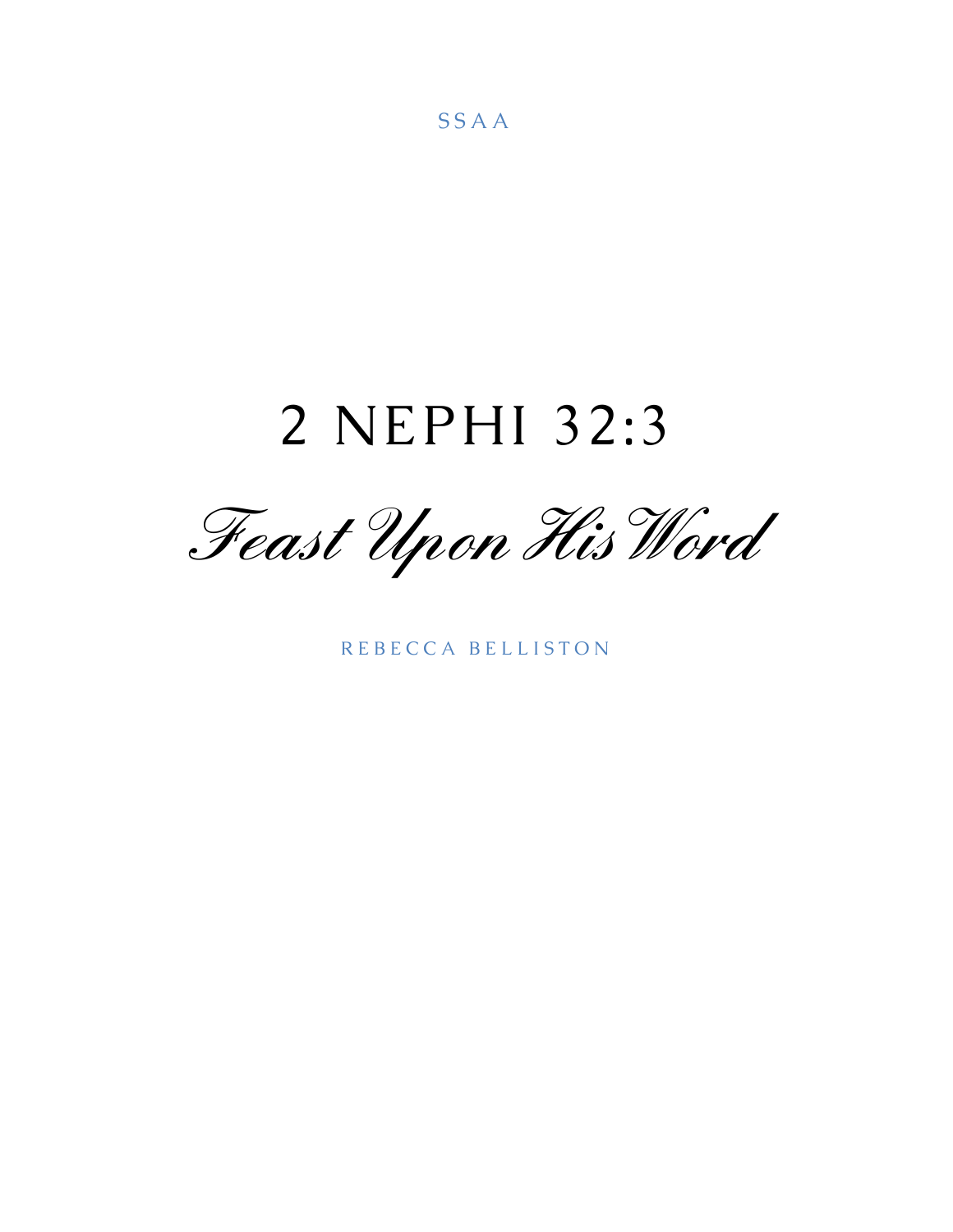## FEAST UPON HIS WORD

2 Nephi 31:20 and 32:3 Rebecca Belliston



*SSAA*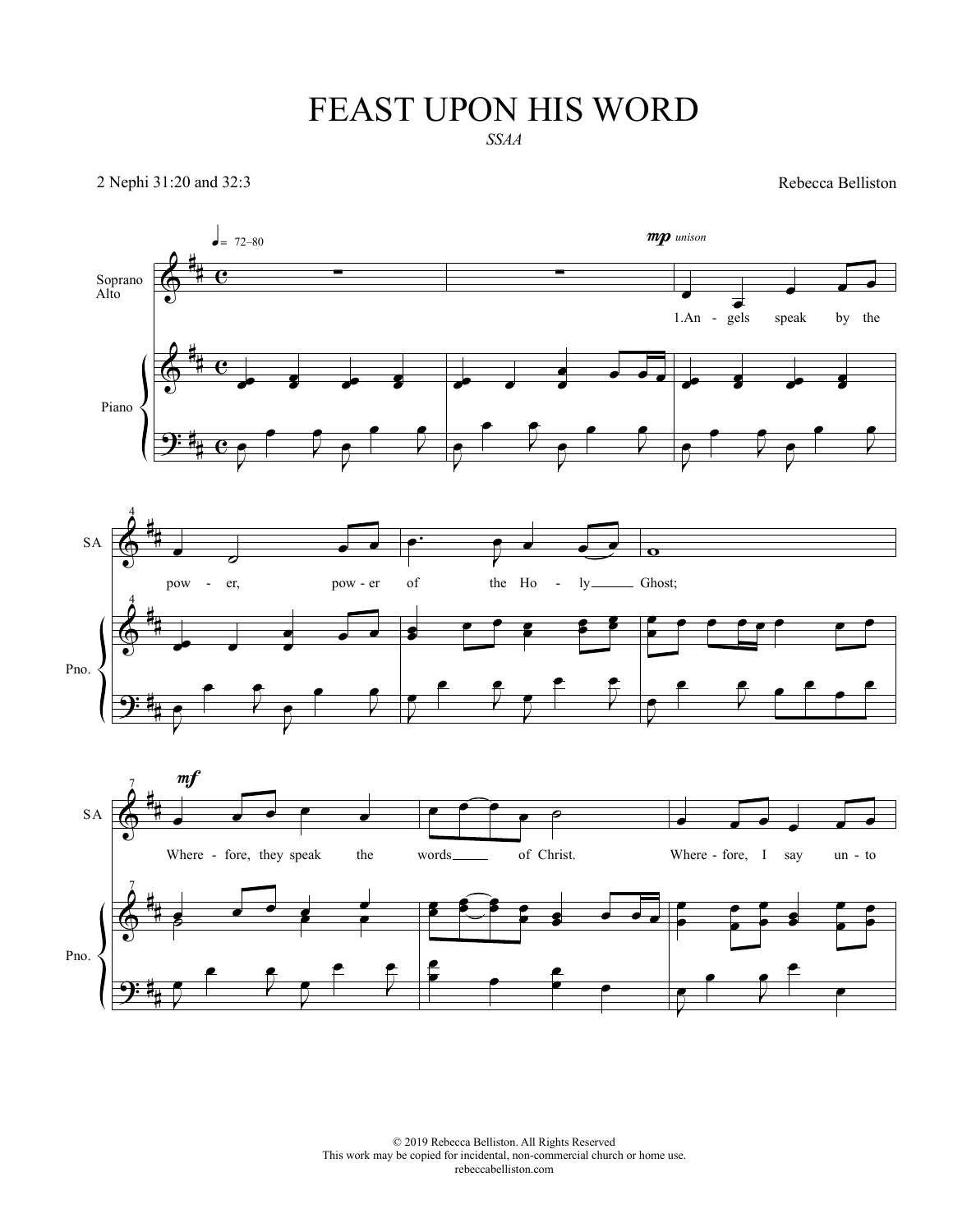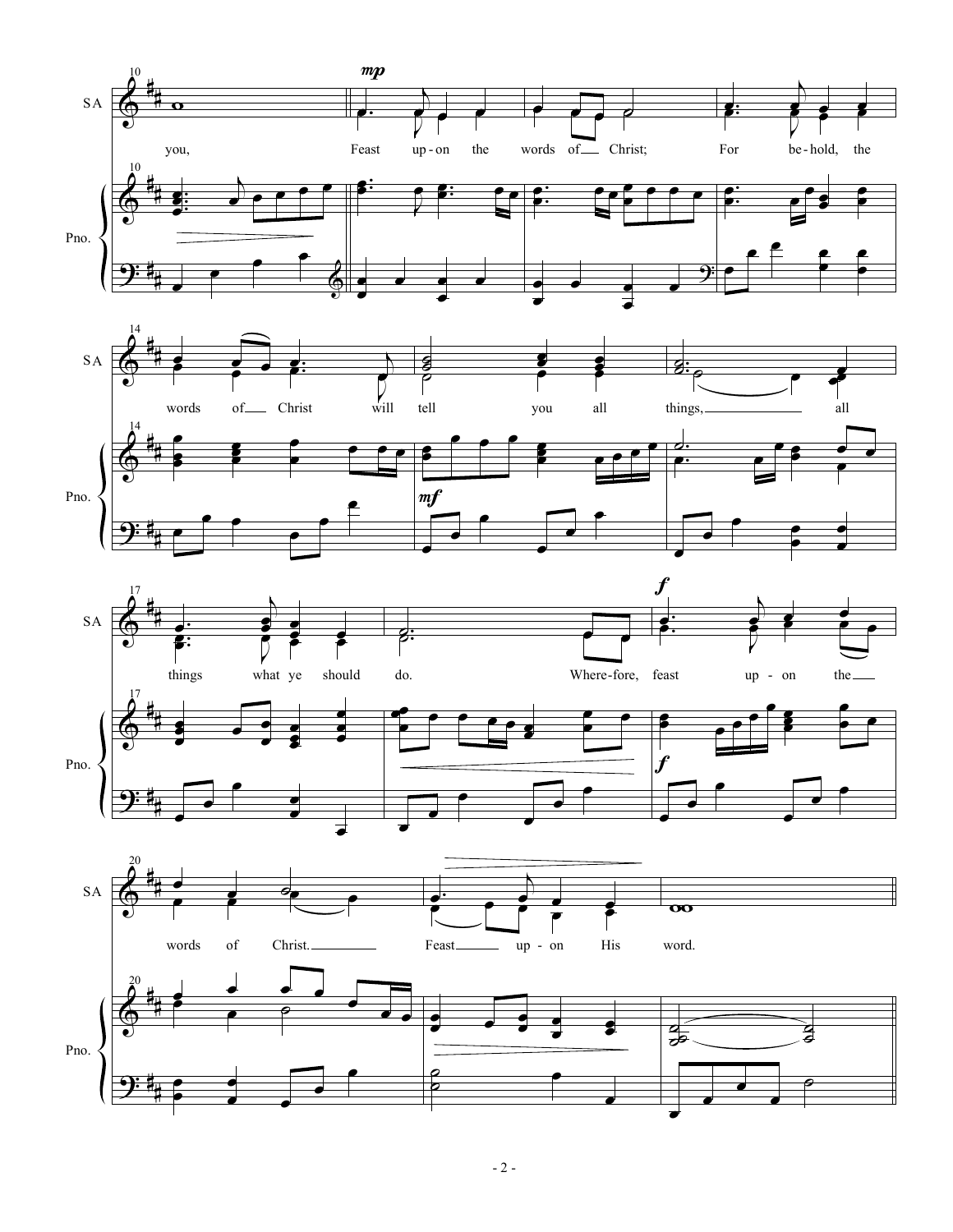



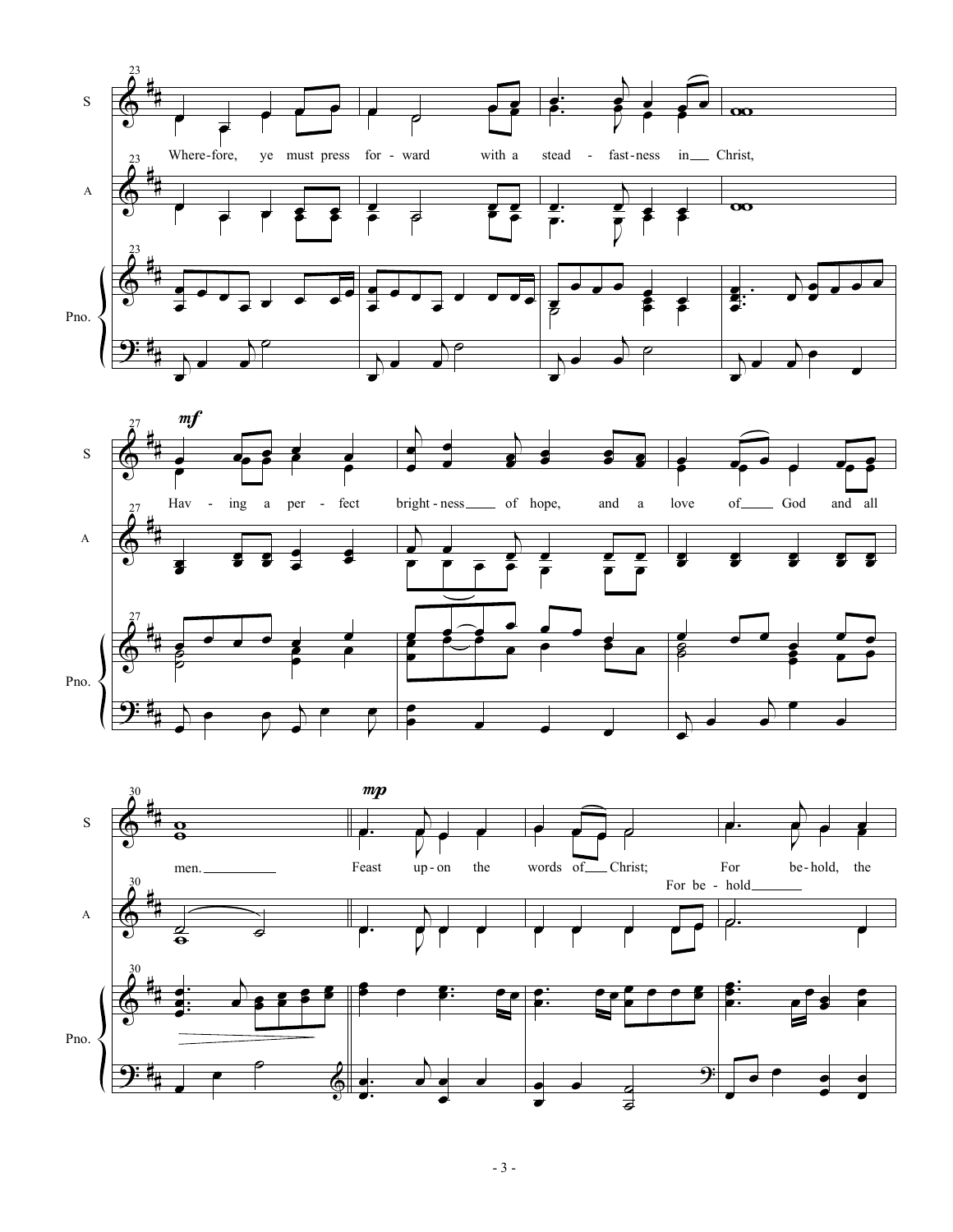



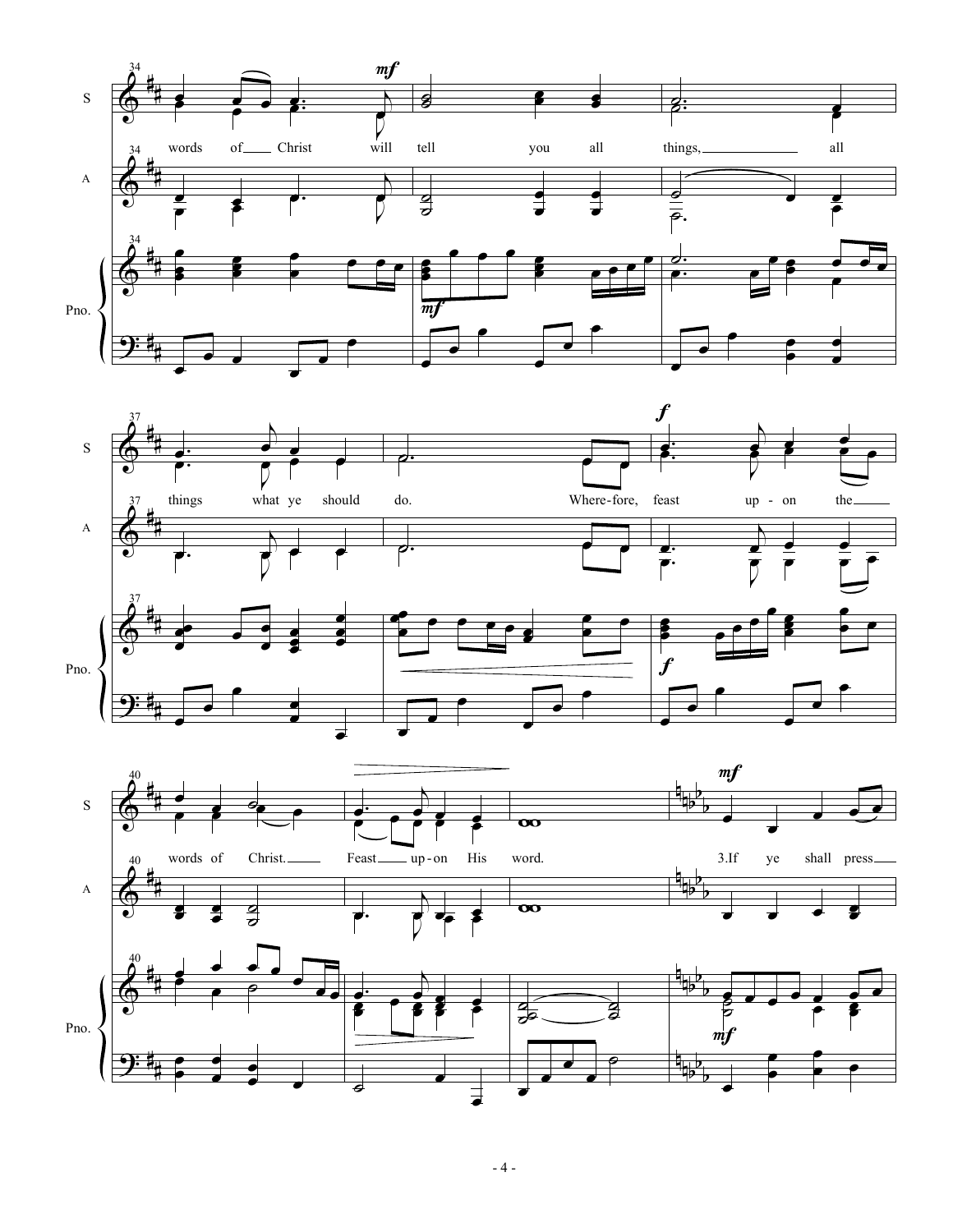





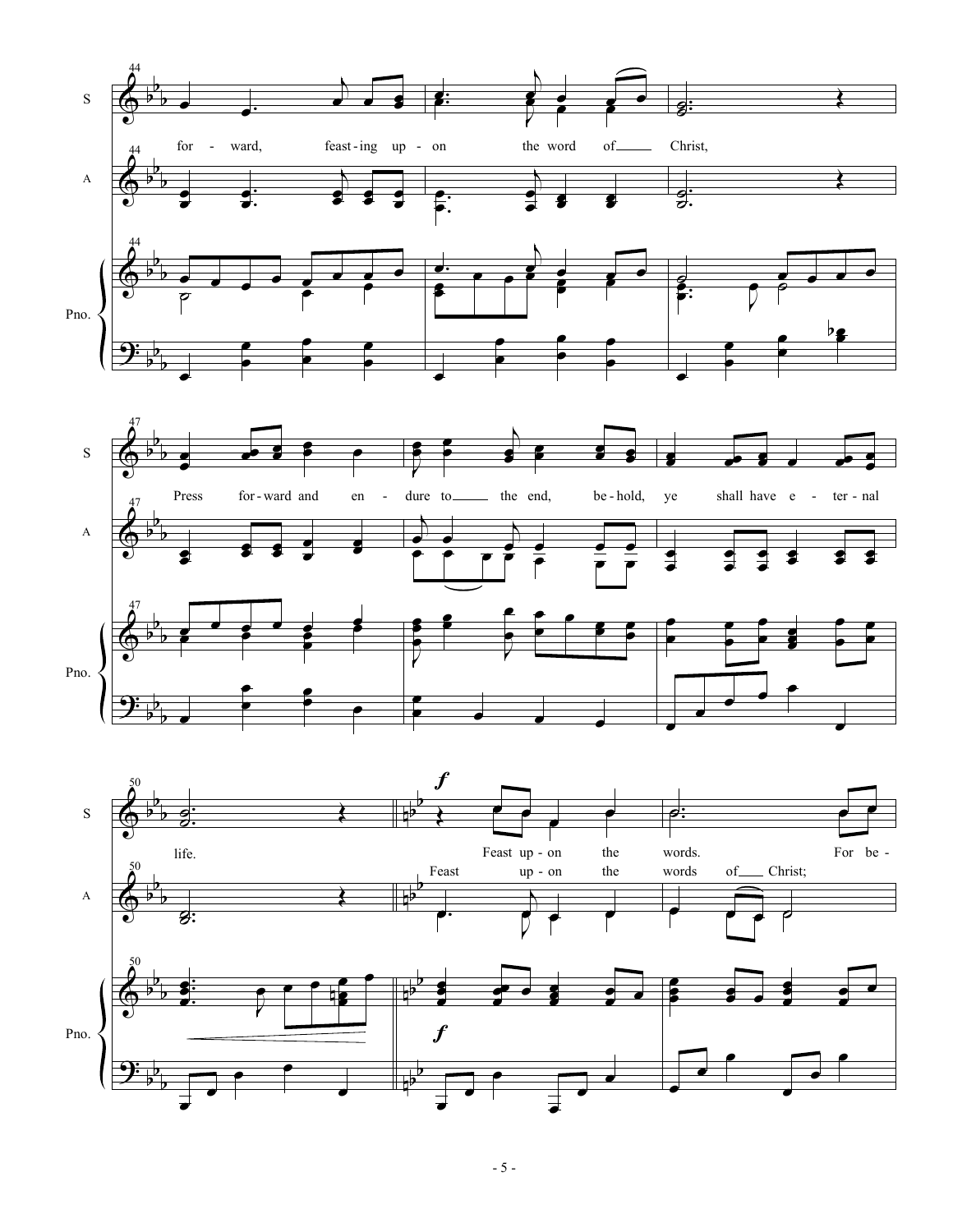



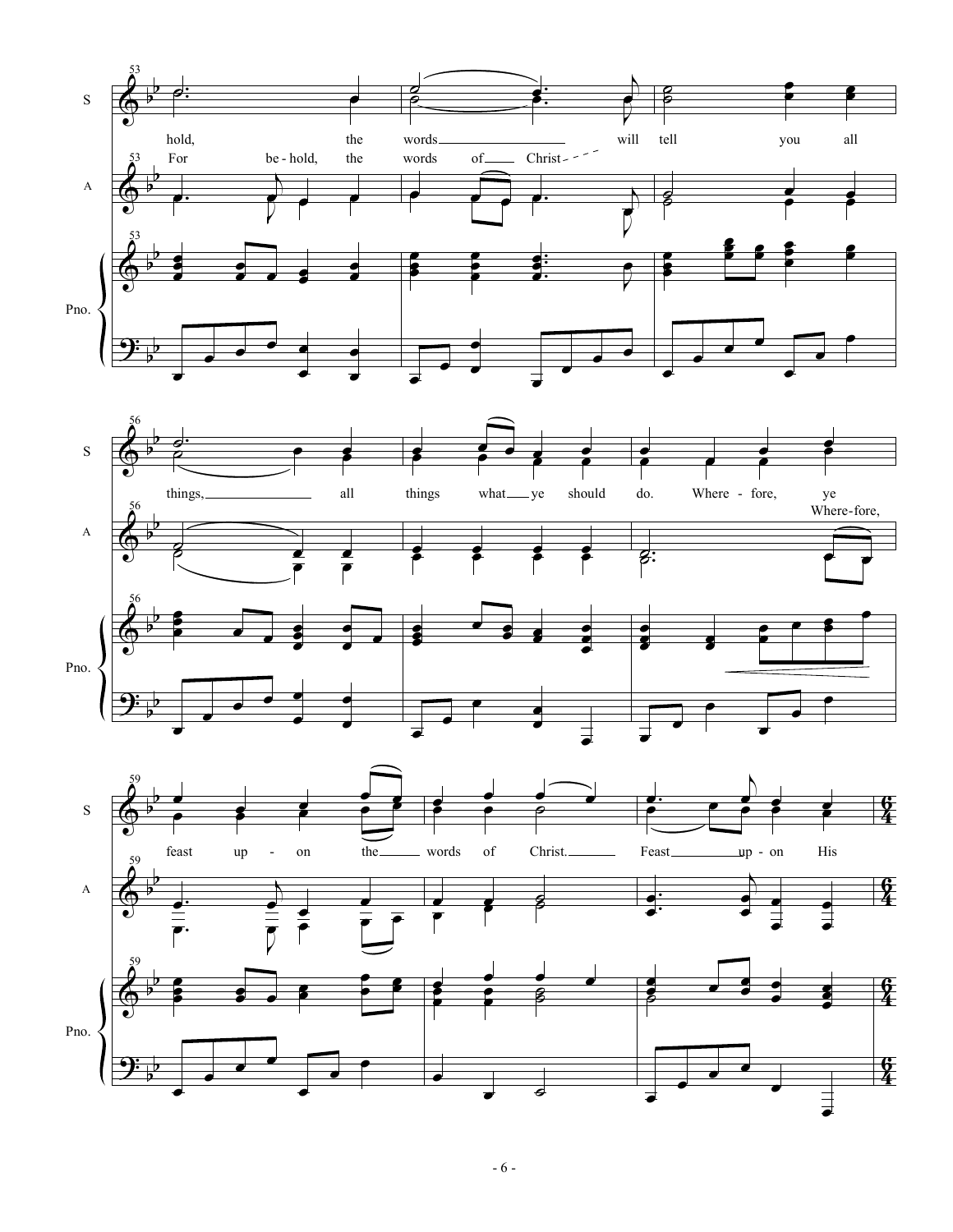